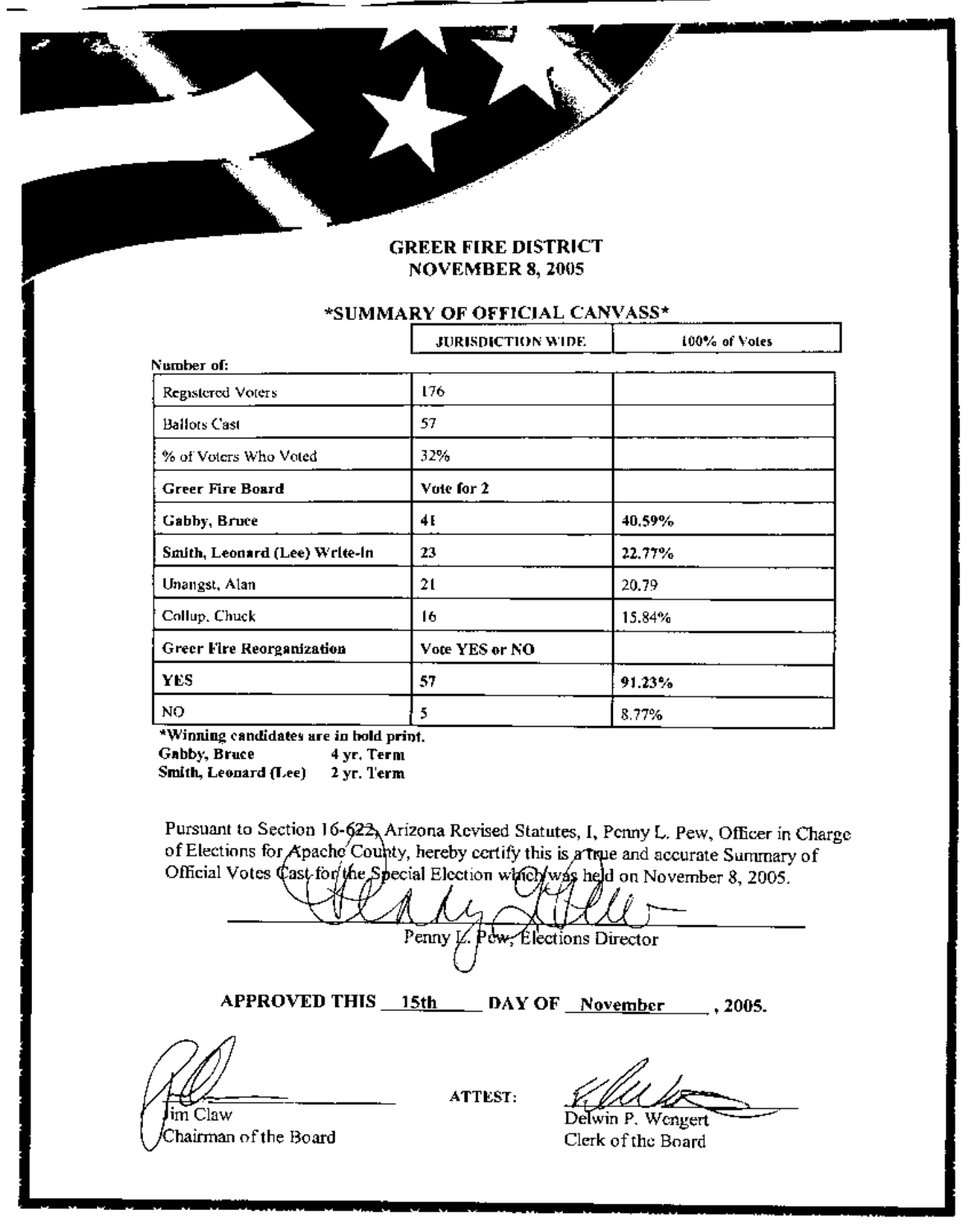Statement of Votes Cast<br>November 8, 2005 Special<br>SOVC For GREER FIRE, All Counters, All Races<br>Official Results

Date:11/14/05<br>Time:12:53:48<br>Page:1 of 2

|                   |                       | TURN OUT      |              | Green Fire Reorganize |                  |                |          |               |                |        |  |  |
|-------------------|-----------------------|---------------|--------------|-----------------------|------------------|----------------|----------|---------------|----------------|--------|--|--|
|                   | Reg.<br><b>Voters</b> | Cards<br>Cast | 囇<br>Turnnut | Reg.<br>Voters        | Times<br>Counted | Total<br>Votes | YES (NP) |               | NO (NP)        |        |  |  |
| JURISDICTION WIDE |                       |               |              |                       |                  |                |          |               | $\pi$ .<br>. . |        |  |  |
| 25 GREER          |                       |               |              |                       |                  |                |          |               |                |        |  |  |
| Polling           | 176                   | 26            | 14.77%       | 176                   | 26               | 26             |          | 25 96 15%     |                | 3.85%  |  |  |
| Farly             | 176                   | Ð             | 0.00%        | 176                   | 31               | 11             | 27.      | 87.10%        | 4              | 12.90% |  |  |
| Verify            | 176                   | a             | 0.00%        | 176                   | U                | 0              |          |               |                |        |  |  |
| Total             | 176                   | 26.           | 14.7799      | 176.                  | 57               | 57             |          | $52 - 91,23%$ | $^{\circ}$ 5.  | 8.77%  |  |  |
| Total             |                       |               |              |                       |                  |                |          |               |                |        |  |  |
| Polling           | 176                   | 26            | 14.77%       | 176                   | 26.              | 26             | 25       | 96.15%        |                | 3.85%  |  |  |
| Early             | 176                   | 0             | 0.00%        | 176                   | 31               | 31             | 27       | 87.10%        | 4              | 12.90% |  |  |
| Merity.           | 176                   | o             | 0.00%        | 176                   | ß                |                |          |               | υ              |        |  |  |
| 'fotal            | 176                   | 26            | 14.77%       | 176                   | 57               | 37             |          | 52 91.23%     | 5.             | 8.77%  |  |  |

 $\epsilon_{\rm i}^{\rm i}$ 

 $\bar{r}$  .